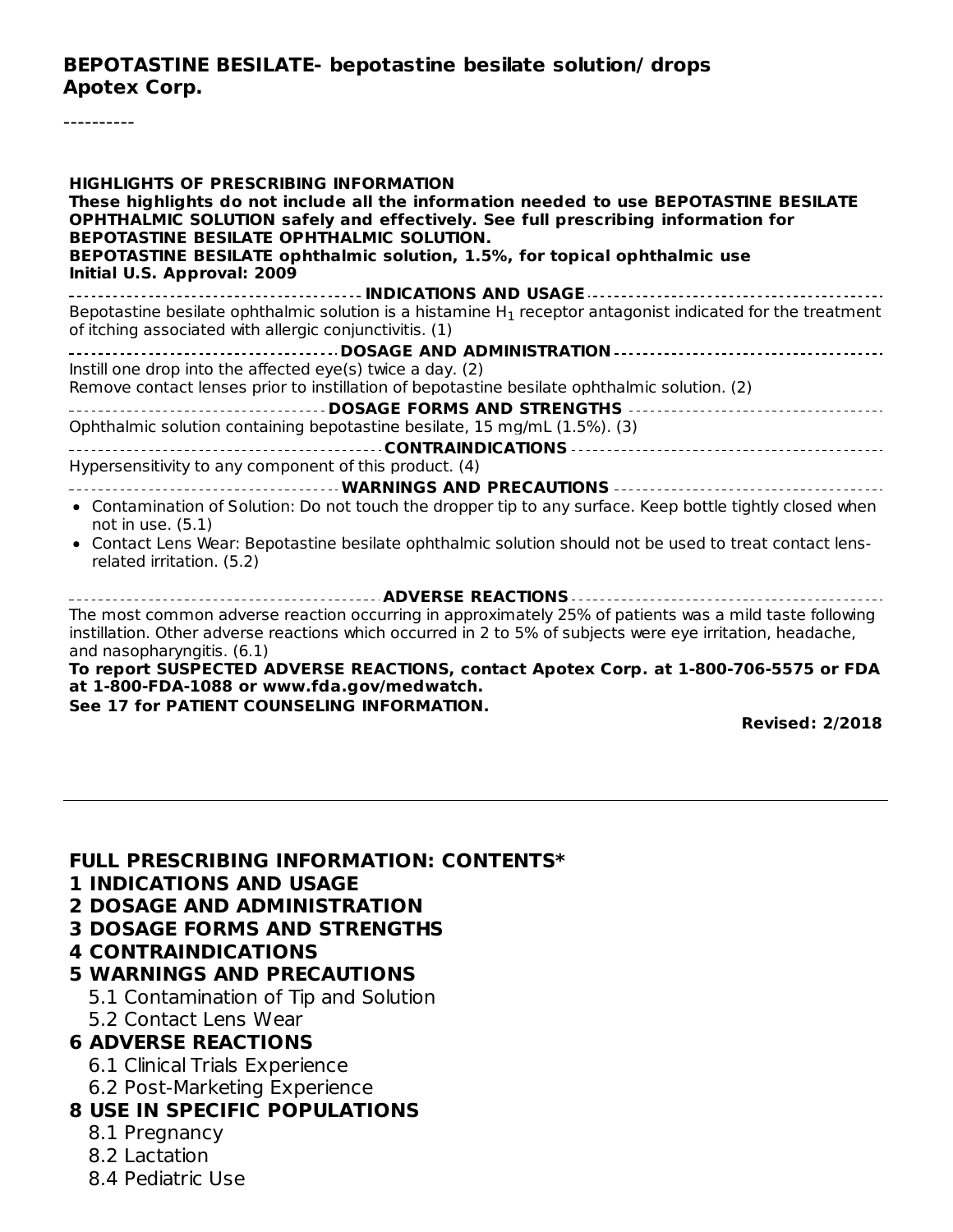## 8.5 Geriatric Use

#### **11 DESCRIPTION**

#### **12 CLINICAL PHARMACOLOGY**

12.1 Mechanism of Action

12.3 Pharmacokinetics

#### **13 NONCLINICAL TOXICOLOGY**

13.1 Carcinogenesis, Mutagenesis, Impairment of Fertility

#### **14 CLINICAL STUDIES**

#### **16 HOW SUPPLIED/STORAGE AND HANDLING**

#### **17 PATIENT COUNSELING INFORMATION**

\* Sections or subsections omitted from the full prescribing information are not listed.

#### **FULL PRESCRIBING INFORMATION**

#### **1 INDICATIONS AND USAGE**

Bepotastine Besilate Ophthalmic Solution,  $1.5\%$  is a histamine H $_1$  receptor antagonist indicated for the treatment of itching associated with signs and symptoms of allergic conjunctivitis.

## **2 DOSAGE AND ADMINISTRATION**

Instill one drop of bepotastine besilate ophthalmic solution into the affected eye(s) twice a day.

Remove contact lenses prior to instillation of bepotastine besilate ophthalmic solution.

#### **3 DOSAGE FORMS AND STRENGTHS**

Ophthalmic solution containing bepotastine besilate 1.5%

#### **4 CONTRAINDICATIONS**

Bepotastine besilate ophthalmic solution is contraindicated in patients with a history of hypersensitivity reactions to bepotastine or any of the other ingredients *[see Adverse* Reactions (6.2)].

## **5 WARNINGS AND PRECAUTIONS**

#### **5.1 Contamination of Tip and Solution**

To minimize contaminating the dropper tip and solution, advise the patient not to touch the eyelids or surrounding areas with the dropper tip of the bottle and to keep the bottle tightly closed when not in use.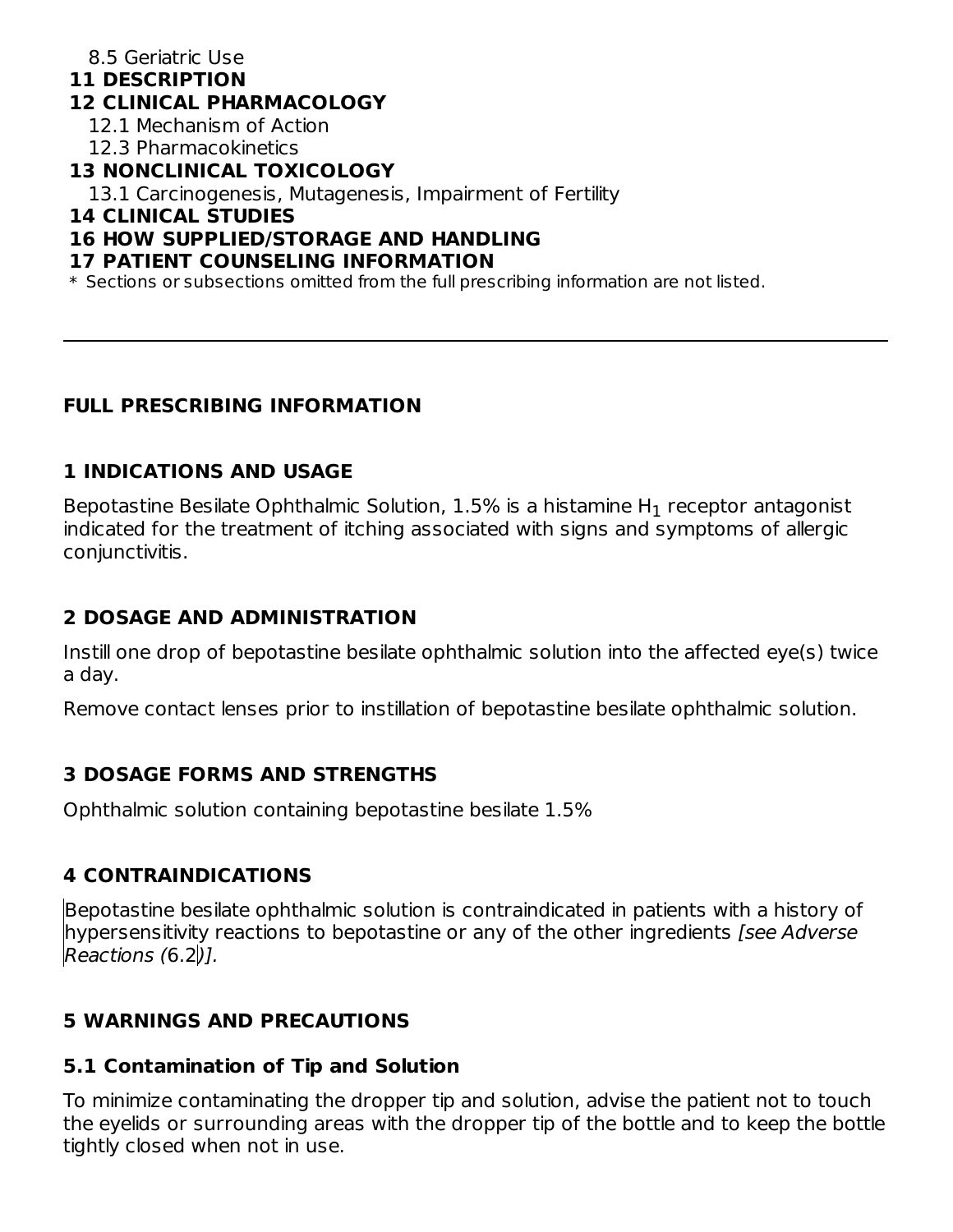## **5.2 Contact Lens Wear**

Bepotastine besilate ophthalmic solution should not be used to treat contact lens-related irritation.

Bepotastine besilate ophthalmic solution should not be instilled while wearing contact lenses. Patient should remove contact lenses prior to instillation of bepotastine besilate ophthalmic solution, because benzalkonium chloride may be absorbed by soft contact lenses. Lenses may be reinserted after 10 minutes following administration of bepotastine besilate ophthalmic solution.

## **6 ADVERSE REACTIONS**

## **6.1 Clinical Trials Experience**

Because clinical trials are conducted under widely varying conditions, adverse reaction rates observed in the clinical trials of a drug cannot be directly compared to rates in the clinical trials of another drug and may not reflect the rates observed in clinical practice.

The most common reported adverse reaction occurring in approximately 25% of subjects was a mild taste following instillation. Other adverse reactions occurring in 2 to 5% of subjects were eye irritation, headache, and nasopharyngitis.

## **6.2 Post-Marketing Experience**

Hypersensitivity reactions have been reported rarely during the post-marketing use of bepotastine besilate ophthalmic solution. Because these reactions are reported voluntarily from a population of unknown size, it is not always possible to reliably estimate their frequency or establish a causal relationship to drug exposure. The hypersensitivity reactions may include itching, body rash, and swelling of lips, tongue and/or throat.

# **8 USE IN SPECIFIC POPULATIONS**

## **8.1 Pregnancy**

#### Risk Summary

There are no available human data for the use of bepotastine besilate during pregnancy to inform any drug-associated risks.

Oral administration of bepotastine besilate to pregnant rats or rabbits during organogenesis or during the pre/postnatal period did not produce adverse embryofetal or offspring effects at clinically relevant systemic exposures. Maternal toxicity was observed in the rabbits at the lowest dose administered, 20 mg/kg/day (215 times the maximum recommended human ophthalmic dose, RHOD, on a mg/m<sup>2</sup> basis) [see Data].

The background risk of major birth defects and miscarriage for the indicated population is unknown. However, the background risk in the U.S. general population of major birth defects is 2 to 4%, and of miscarriage is 15 to 20%, of clinically recognized pregnancies.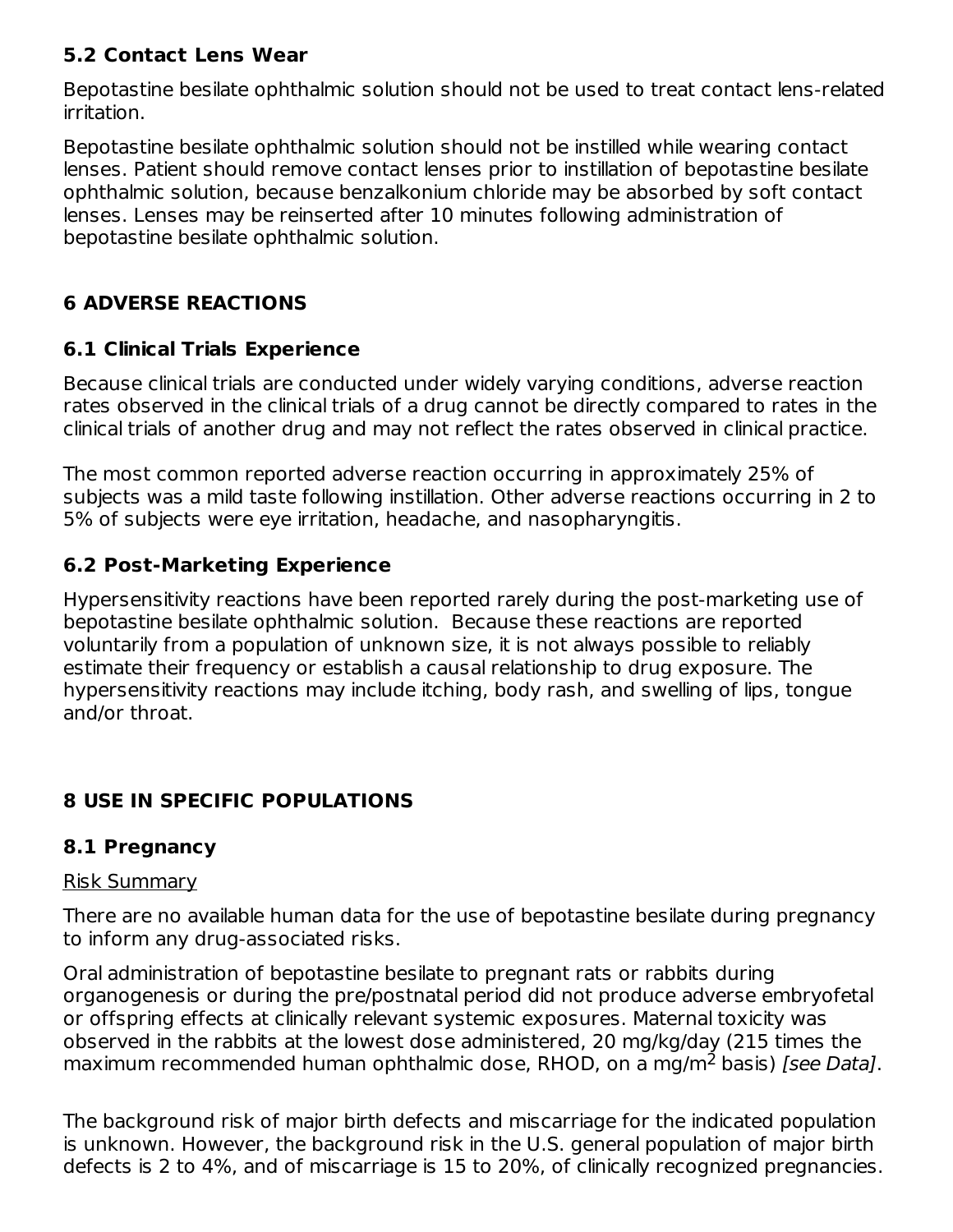# Data

## Animal Data

In embryofetal development studies, oral administration of bepotastine besilate to pregnant rabbits throughout organogenesis did not produce teratogenic effects at maternal doses up to 500 mg/kg/day (approximately 5400 times the maximum RHOD, on a mg/m $^2$  basis). A maternal no observed adverse effect level (NOAEL) was not identified in this study due to spontaneous abortion observed at the lowest dose tested, 20 mg/kg/day (approximately 215 times higher than the maximum RHOD, on a mg/m<sup>2</sup> basis). Oral administration of bepotastine besilate to pregnant rats throughout organogenesis produced skeletal anomalies at 1000 mg/kg/day (5400 times higher than the maximum RHOD, on a mg/m<sup>2</sup> basis), a dose that also produced maternal toxicity and lethality. No teratogenic effects were observed in rats at maternal doses up to 200 mg/kg/day (corresponding to an estimated blood plasma concentration 3300 times higher than that anticipated in humans at the maximum RHOD). A maternal NOAEL was observed at 10 mg/kg/day (54 times higher than the maximum RHOD, on a mg/m<sup>2</sup> basis). Following a single 3 mg/kg oral dose in rats (16 times higher than the maximum RHOD, on a mg/m<sup>2</sup> basis), the concentration of radio-labeled bepotastine besilate was similar in fetal liver and maternal blood plasma. The concentration in other fetal tissues was one-third to one-tenth the concentration in maternal blood plasma.

In a pre/postnatal development study, oral administration of bepotastine besilate to rats during the perinatal and lactation periods produced an increase in stillbirths and decreased growth and development in offspring at a maternal dose of 1000 mg/kg/day (5400 times higher than the maximum RHOD, on a mg/m<sup>2</sup> basis). There were no observed adverse effects on offspring of rats treated with 100 mg/kg/day (540 times higher than the maximum RHOD, on a mg/m<sup>2</sup> basis). Effects on parturition and maternal lethality were observed at 100 mg/kg/day and 1000 mg/kg/day, respectively. A maternal NOAEL was observed at 10 mg/kg/day (54 times higher than the maximum RHOD, on a mg/m<sup>2</sup> basis).

## **8.2 Lactation**

#### Risk Summary

There are no data on the presence of bepotastine besilate in human milk, the effects on the breastfed infant or the effects on milk production.

The developmental and health benefits of breastfeeding should be considered, along with the mother's clinical need for bepotastine besilate, and any potential adverse effects on the breastfed infant from bepotastine besilate.

#### Animal Data

Following a single 3 mg/kg oral dose (16 times the maximum RHOD, on a mg/m<sup>2</sup> basis) of radiolabeled bepotastine besilate to nursing rats 11 days after delivery, the maximum concentration of radioactivity in milk was 0.40 mcg-eq/mL 1 hour after administration; at 48 hours after administration, the radioactivity concentration was below detection limits. The milk radioactivity concentration was higher than the maternal blood plasma radioactivity concentration at each time of measurement. It is not known whether bepotastine besilate would be present in maternal milk following topical ocular administration.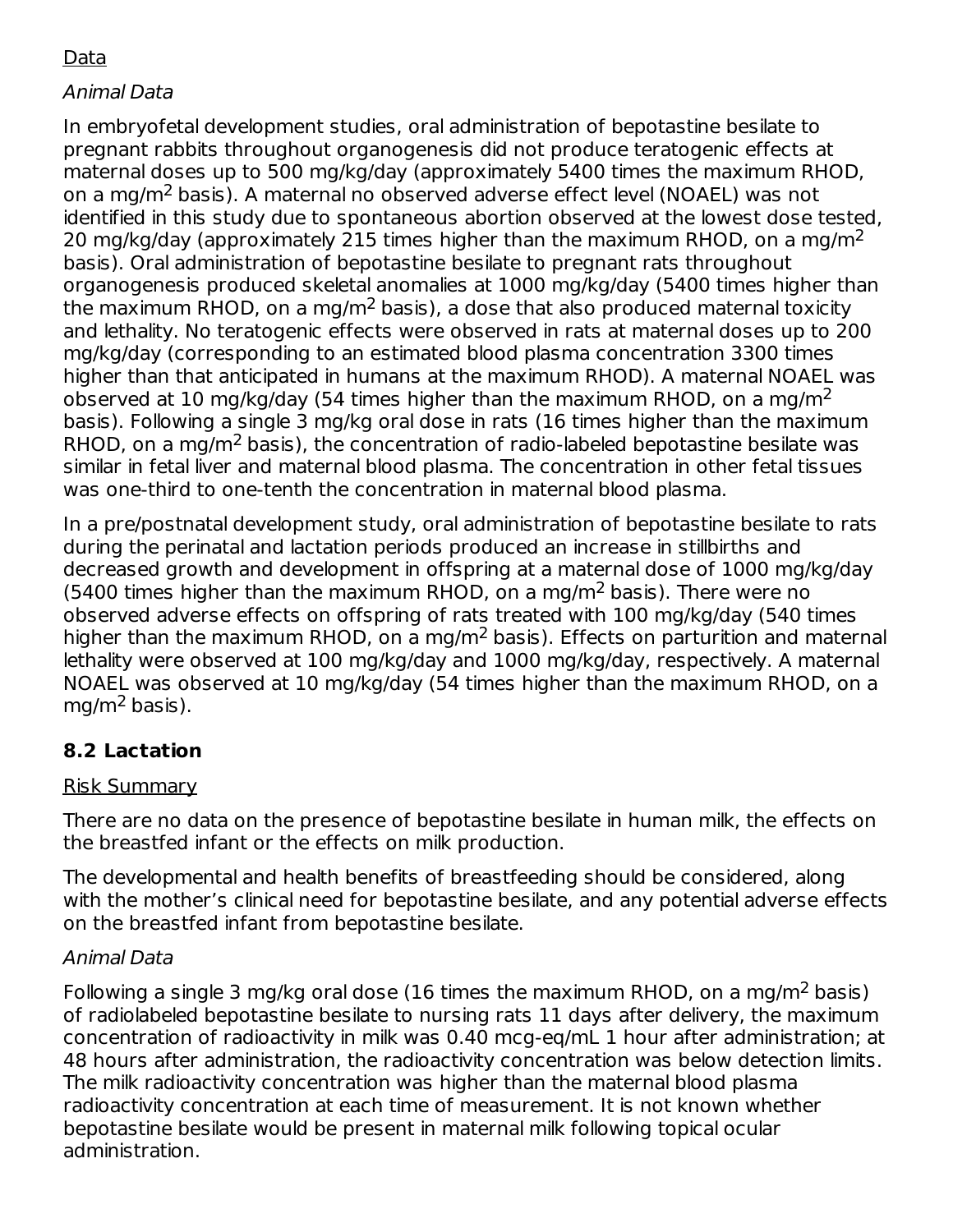## **8.4 Pediatric Use**

Safety and efficacy of bepotastine besilate ophthalmic solution, 1.5% have not been established in pediatric patients under 2 years of age. Efficacy in pediatric patients under 10 years of age was extrapolated from clinical trials conducted in pediatric patients greater than 10 years of age and from adults.

## **8.5 Geriatric Use**

No overall differences in safety or effectiveness have been observed between elderly and younger patients.

# **11 DESCRIPTION**

Bepotastine Besilate Ophthalmic Solution, 1.5% is a sterile, topically administered drug for ophthalmic use. Each mL of Bepotastine Besilate Ophthalmic Solution contains 15 mg bepotastine besilate. Bepotastine besilate is designated chemically as (+) -4-[[(S)-pchloro-alpha -2-pyridylbenzyl]oxy]-1-piperidine butyric acid monobenzenesulfonate. The chemical structure for bepotastine besilate is:



Bepotastine besilate is a white or creamish white crystalline powder. The molecular weight of bepotastine besilate is 547.06 daltons. Bepotastine Besilate Ophthalmic Solution is supplied as a sterile, aqueous 1.5% solution, with a pH of 6.8.

The osmolality of Bepotastine Besilate Ophthalmic Solution, 1.5% is approximately 290 mOsm/kg.

## **Each mL of Bepotastine Besilate Ophthalmic Solution, 1.5% contains:**

**Active**: bepotastine besilate 15 mg (equivalent to 10.7 mg bepotastine)

**Preservative**: benzalkonium chloride 0.005%

**Inactives**: sodium chloride, sodium hydroxide to adjust pH, sodium phosphate monobasic dihydrate and water for injection.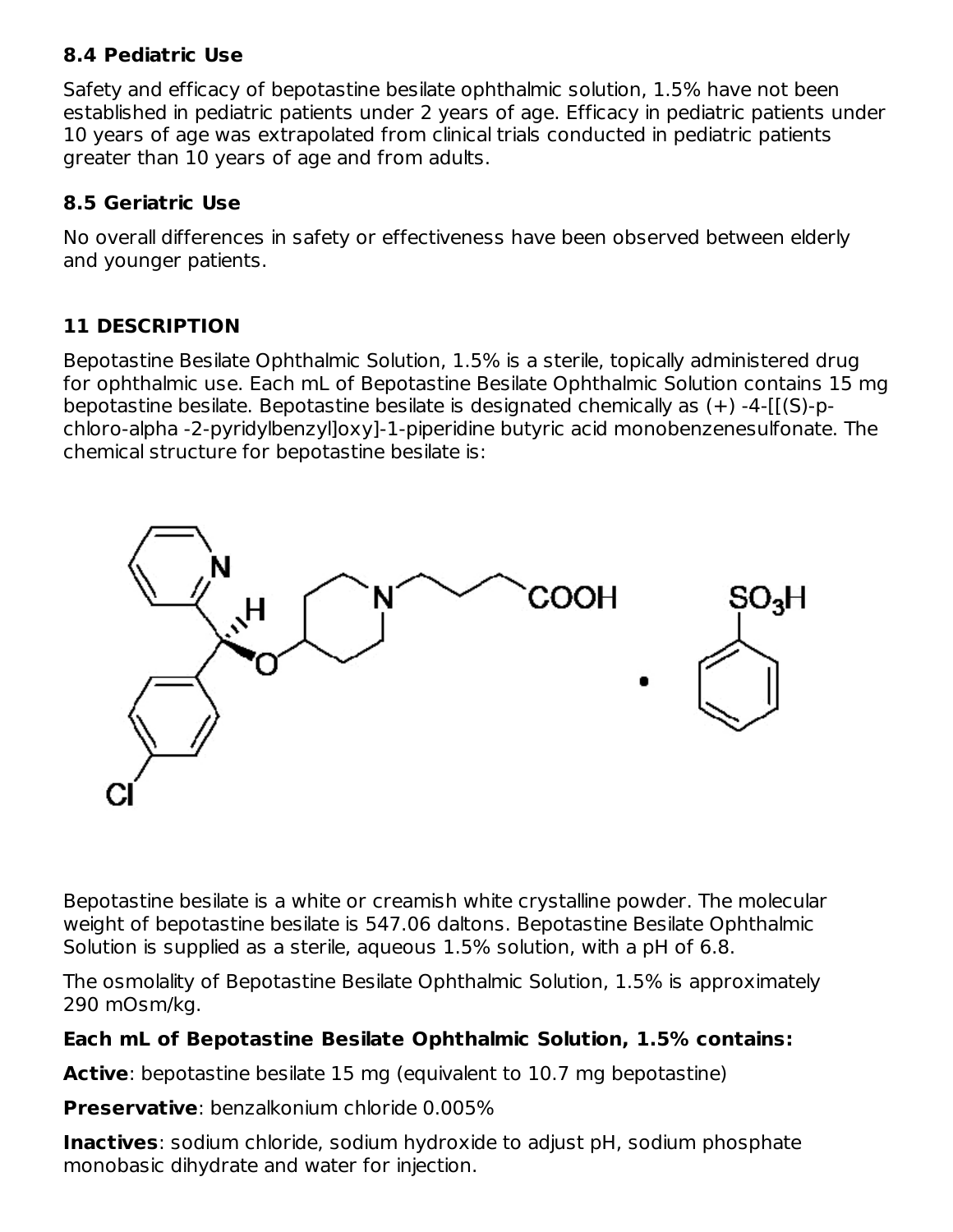# **12 CLINICAL PHARMACOLOGY**

## **12.1 Mechanism of Action**

Bepotastine is a topically active, direct  $\mathsf{H}_1$ -receptor antagonist and an inhibitor of the release of histamine from mast cells.

## **12.3 Pharmacokinetics**

**Absorption:** The extent of systemic exposure to bepotastine following topical ophthalmic administration of bepotastine besilate 1% and 1.5% ophthalmic solutions was evaluated in 12 healthy adults. Following one drop of 1% or 1.5% bepotastine besilate ophthalmic solution to both eyes four times daily (QID) for seven days, bepotastine plasma concentrations peaked at approximately one to two hours post-instillation. Maximum plasma concentrations for the 1% and 1.5% strengths were 5.1  $\pm$  2.5 ng/mL and  $7.3 \pm 1.9$  ng/mL, respectively. Plasma concentrations at 24 hours post-instillation were below the quantifiable limit (2 ng/mL) in 11/12 subjects in the two dose groups.

**Distribution:** The extent of protein binding of bepotastine is approximately 55% and independent of bepotastine concentration.

**Metabolism:** In vitro metabolism studies with human liver microsomes demonstrated that bepotastine is minimally metabolized by CYP450 isozymes.

In vitro studies demonstrated that bepotastine besilate does not inhibit the metabolism of various cytochrome P450 substrates via inhibition of CYP3A4, CYP2C9, and CYP2C19. The effect of bepotastine besilate on the metabolism of substrates of CYP1A2, CYP2C8 and CYP2D6 was not studied. Bepotastine besilate has a low potential for drug interaction via inhibition of CYP3A4, CYP2C9, and CYP2C19.

**Excretion:** The main route of elimination of bepotastine besilate is urinary excretion (with approximately 75 to 90% excreted unchanged in urine).

# **13 NONCLINICAL TOXICOLOGY**

## **13.1 Carcinogenesis, Mutagenesis, Impairment of Fertility**

#### **Carcinogenesis**

Long-term dietary studies in mice and rats were conducted to evaluate the carcinogenic potential of bepotastine besilate. Bepotastine besilate did not significantly induce neoplasms in mice receiving a nominal dose of up to 200 mg/kg/day for 21 months or in rats receiving a nominal dose of up to 97 mg/kg/day for 24 months. These dose levels correspond to systemic exposures approximately 350 and 200 times higher than that achieved at the RHOD, respectively.

The no observable adverse effect level for bepotastine besilate based on nominal dose levels in carcinogenicity tests were 18.7 to 19.9 mg/kg/day in mice and 9.6 to 9.8 mg/kg/day in rats (corresponding to systemic exposures approximately 60 and 20 times higher than that anticipated in humans at RHOD, respectively).

#### Mutagenesis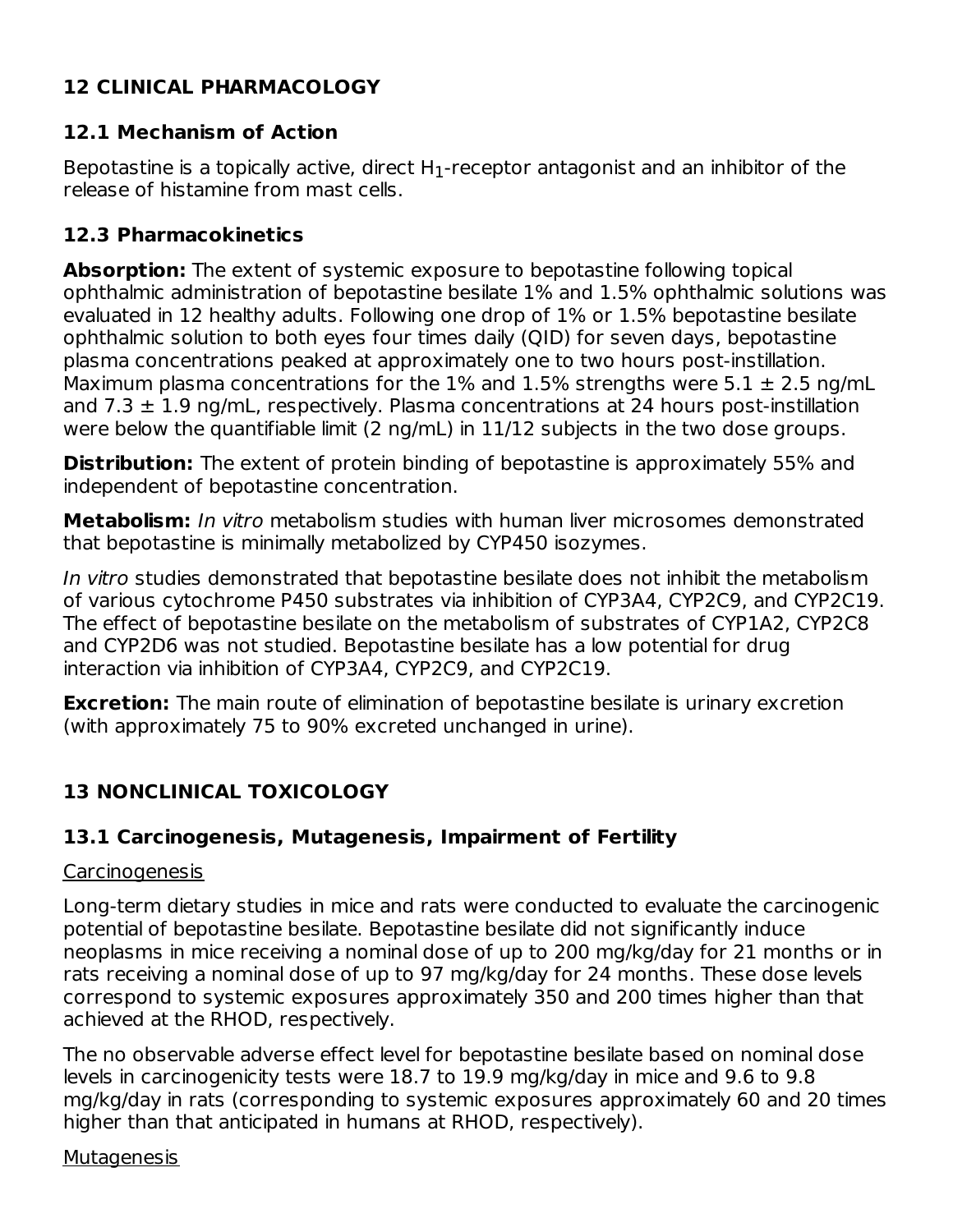There was no evidence of genotoxicity in the Ames test (mutagenicity), in CHO cells (chromosome aberration), in mouse hepatocytes (unscheduled DNA synthesis), or in the mouse micronucleus test.

#### Impairment of Fertility

Oral administration of bepotastine to male and female rats at doses up to 1000 mg/kg/day (5400 times higher than the maximum RHOD, on a mg/m<sup>2</sup> basis) resulted in reduction in fertility index and surviving fetuses. Oral administration of bepotastine besilate produced no observed adverse effects on fertility or reproduction in rats at oral doses up to 200 mg/kg/day (corresponding to an estimated blood plasma concentration 3300 times higher than that anticipated in humans at the RHOD).

## **14 CLINICAL STUDIES**

Clinical efficacy was evaluated in two conjunctival allergen challenge (CAC) studies (237 patients). Bepotastine besilate ophthalmic solution, 1.5% was more effective than its vehicle for relieving ocular itching induced by an ocular allergen challenge, both at a CAC 15 minutes post-dosing and a CAC 8 hours post dosing of bepotastine besilate ophthalmic solution.

The safety of bepotastine besilate ophthalmic solution was evaluated in a randomized clinical study of 861 subjects over a period of 6 weeks.

## **16 HOW SUPPLIED/STORAGE AND HANDLING**

Bepotastine Besilate Ophthalmic Solution, 1.5% is supplied in a white opaque low density polyethylene bottle with a white translucent low density polyethylene dropper and a white opaque high density polyethylene cap in the following sizes:

5 mL (NDC 60505-6111-1)

10 mL (NDC 60505-6111-2)

#### **STORAGE**

Store at 20ºC to 25ºC (68ºF to 77ºF) [See USP Controlled Room Temperature].

## **17 PATIENT COUNSELING INFORMATION**

• Sterility of Dropper Tip

Advise patients not to touch dropper tip to any surface, as this may contaminate the solution and to keep the bottle tightly closed when not in use.

Concomitant Use of Contact Lenses

Advise patients not to wear a contact lens if their eye is red and bepotastine besilate ophthalmic solution should not be used to treat contact lens-related irritation. Patients should also be advised to remove contact lenses prior to instillation of bepotastine besilate ophthalmic solution, which may be reinserted after 10 minutes following administration.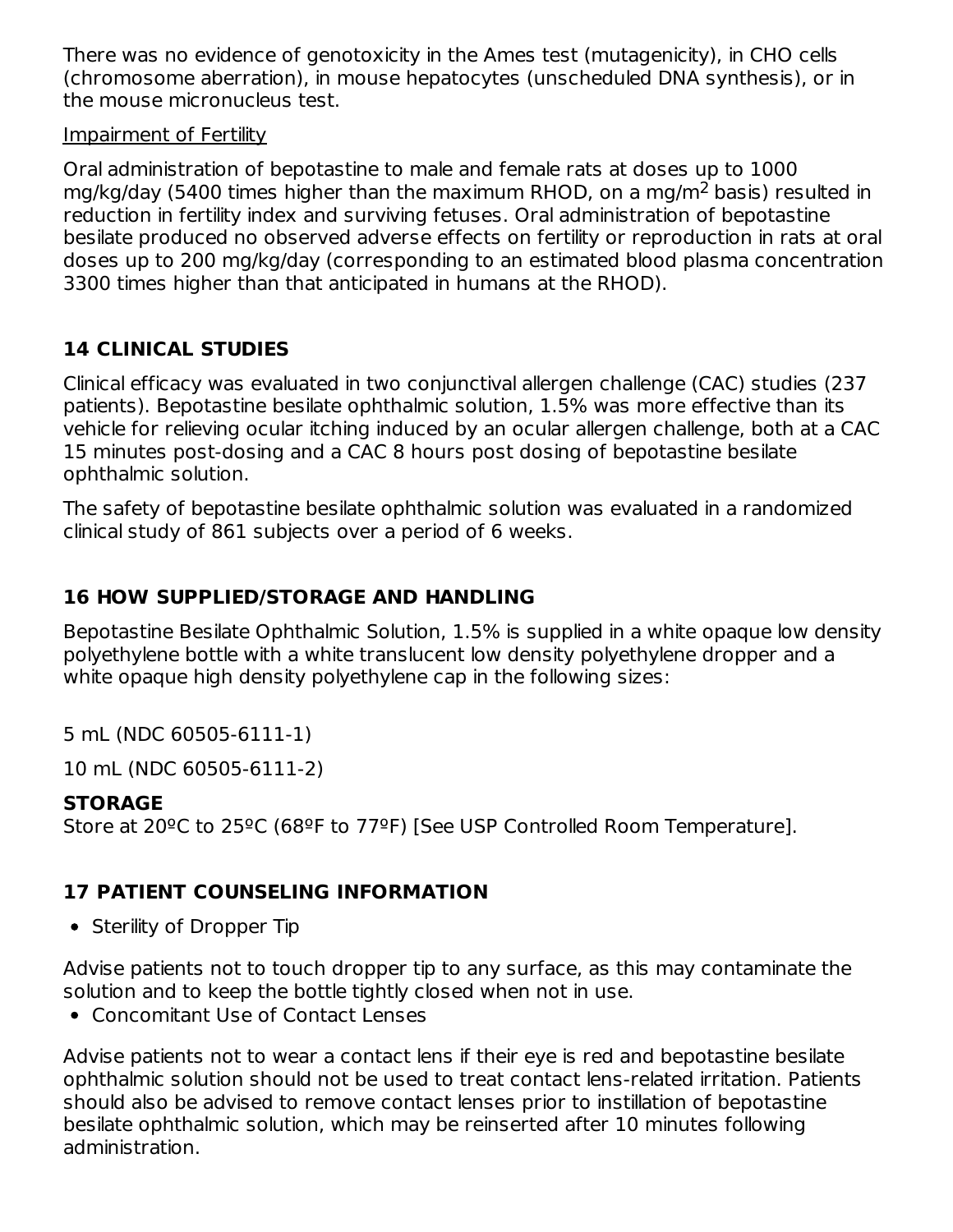#### **APOTEX INC.**

## **BEPOTASTINE BESILATE OPHTHALMIC SOLUTION**

#### **1.5%**

|                             | Manufactured by: Manufactured for: |
|-----------------------------|------------------------------------|
| Apotex Inc.                 | Apotex Corp.                       |
| Toronto, Ontario Weston, FL |                                    |
| Canada M9L 1T9 USA 33326    |                                    |

Revised: February 2018

## **PRINCIPAL DISPLAY PANEL - Container Label**

Bepotastine Besilate Ophthalmic Solution, 1.5%

**Sterile** NDC 60505-6111-1

## **For topical ophthalmic use only**

Rx only

Apotex Corp.



## **PRINCIPAL DISPLAY PANEL - Carton Label**

Bepotastine Besilate Ophthalmic Solution, 1.5%

**Sterile** NDC 60505-6111-1

## **For topical ophthalmic use only.**

Rx only

Apotex Corp.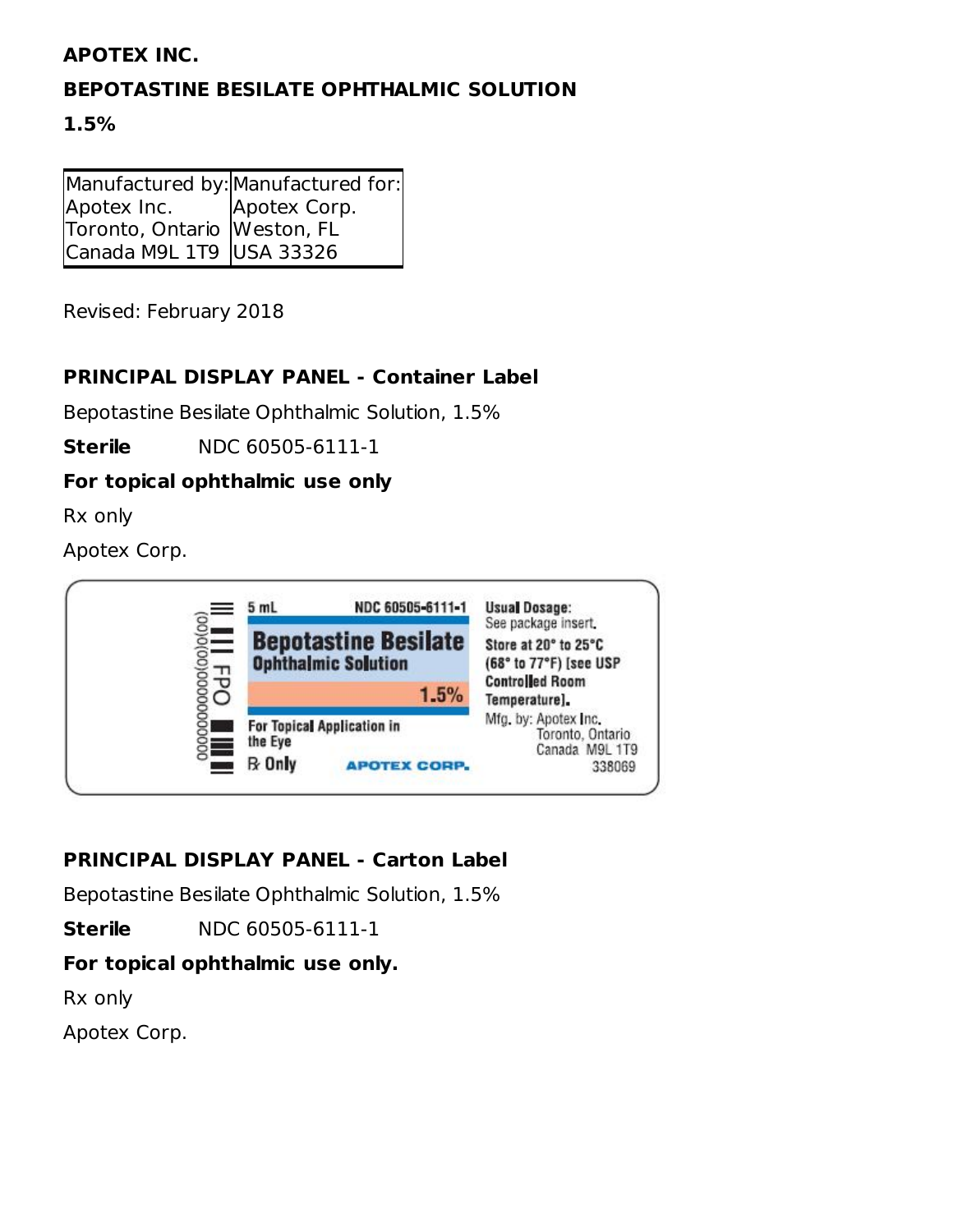

| <b>BEPOTASTINE BESILATE</b><br>bepotastine besilate solution/drops |                         |                           |                |  |
|--------------------------------------------------------------------|-------------------------|---------------------------|----------------|--|
| <b>Product Information</b>                                         |                         |                           |                |  |
| <b>Product Type</b>                                                | HUMAN PRESCRIPTION DRUG | <b>Item Code (Source)</b> | NDC:60505-6111 |  |
| <b>Route of Administration</b>                                     | <b>OPHTHALMIC</b>       |                           |                |  |
|                                                                    |                         |                           |                |  |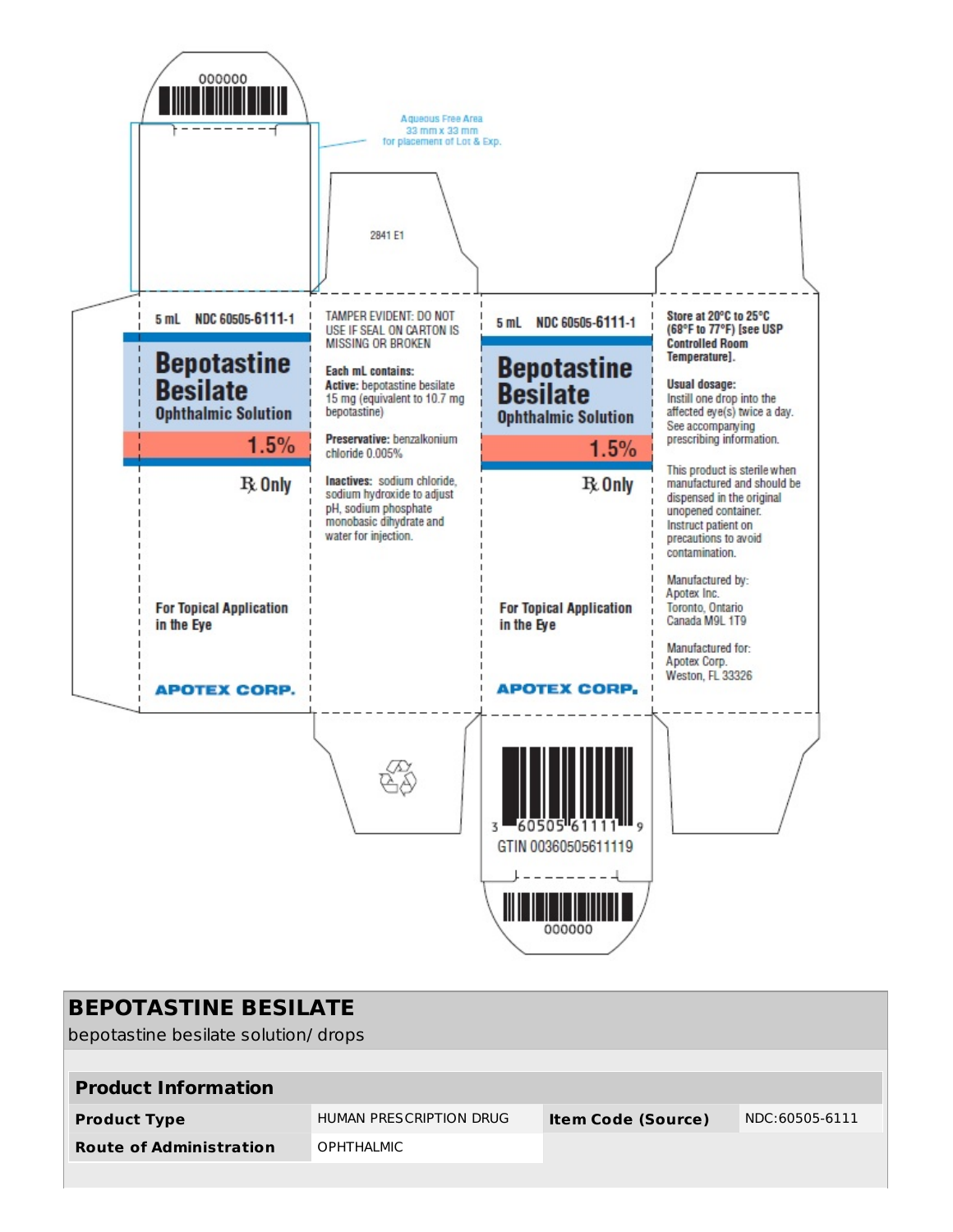| <b>Active Ingredient/Active Moiety</b> |                                                                                                                             |                                                                         |                                       |  |                                     |  |
|----------------------------------------|-----------------------------------------------------------------------------------------------------------------------------|-------------------------------------------------------------------------|---------------------------------------|--|-------------------------------------|--|
|                                        |                                                                                                                             | <b>Ingredient Name</b>                                                  | <b>Basis of Strength</b>              |  | <b>Strength</b>                     |  |
|                                        | <b>BEPOTASTINE BESYLATE (UNII: 6W18MO1QR3) (BEPOTASTINE -</b><br><b>BEPOTASTINE</b><br>UNII: HYD2U48IAS)<br><b>BESYLATE</b> |                                                                         |                                       |  | 15 <sub>mg</sub><br>in 1 mL         |  |
|                                        |                                                                                                                             |                                                                         |                                       |  |                                     |  |
|                                        | <b>Inactive Ingredients</b>                                                                                                 |                                                                         |                                       |  |                                     |  |
|                                        |                                                                                                                             | <b>Ingredient Name</b>                                                  |                                       |  | <b>Strength</b>                     |  |
|                                        |                                                                                                                             | <b>BENZALKONIUM CHLORIDE (UNII: F5UM2KM3W7)</b>                         |                                       |  | 0.05 mg in 1 mL                     |  |
|                                        |                                                                                                                             | <b>SODIUM HYDROXIDE (UNII: 55X04QC32I)</b>                              |                                       |  |                                     |  |
|                                        |                                                                                                                             | <b>SODIUM CHLORIDE (UNII: 451W47IQ8X)</b>                               |                                       |  |                                     |  |
|                                        |                                                                                                                             | SODIUM PHOSPHATE, MONOBASIC, DIHYDRATE (UNII: 50WK665956)               |                                       |  |                                     |  |
|                                        | <b>WATER (UNII: 059QF0KO0R)</b>                                                                                             |                                                                         |                                       |  |                                     |  |
|                                        |                                                                                                                             |                                                                         |                                       |  |                                     |  |
|                                        |                                                                                                                             |                                                                         |                                       |  |                                     |  |
|                                        | <b>Packaging</b>                                                                                                            |                                                                         |                                       |  |                                     |  |
| #                                      | <b>Item Code</b>                                                                                                            | <b>Package Description</b>                                              | <b>Marketing Start</b><br><b>Date</b> |  | <b>Marketing End</b><br><b>Date</b> |  |
| 1                                      | NDC:60505-<br>6111-2                                                                                                        | 1 in 1 CARTON                                                           | 11/08/2021                            |  |                                     |  |
| 1                                      |                                                                                                                             | 10 mL in 1 BOTTLE, DROPPER; Type 0: Not a<br><b>Combination Product</b> |                                       |  |                                     |  |
| $\overline{2}$                         | NDC:60505-<br>6111-1                                                                                                        | 1 in 1 CARTON                                                           | 11/08/2021                            |  |                                     |  |
| $\overline{2}$                         |                                                                                                                             | 5 mL in 1 BOTTLE, DROPPER; Type 0: Not a<br><b>Combination Product</b>  |                                       |  |                                     |  |

# **Marketing Information**

| Marketing<br>Category | <b>Application Number or Monograph</b><br><b>Citation</b> | <b>Marketing End</b><br><b>Marketing Start</b><br>Date<br>Date |  |
|-----------------------|-----------------------------------------------------------|----------------------------------------------------------------|--|
| <b>ANDA</b>           | ANDA206066                                                | 11/08/2021                                                     |  |

**Labeler -** Apotex Corp. (845263701)

# **Registrant -** Apotex Inc. (209429182)

| <b>Establishment</b> |                |               |                                                 |  |
|----------------------|----------------|---------------|-------------------------------------------------|--|
| <b>Name</b>          | <b>Address</b> | <b>ID/FEI</b> | <b>Business Operations</b>                      |  |
| Apotex Inc.          |                | 255092496     | analysis (60505-6111), manufacture (60505-6111) |  |

| <b>Establishment</b> |                |               |                            |  |
|----------------------|----------------|---------------|----------------------------|--|
| <b>Name</b>          | <b>Address</b> | <b>ID/FEI</b> | <b>Business Operations</b> |  |
| SGS Canada Inc.      |                | 203668041     | analysis (60505-6111)      |  |
|                      |                |               |                            |  |

| <b>Establishment</b> |
|----------------------|
|----------------------|